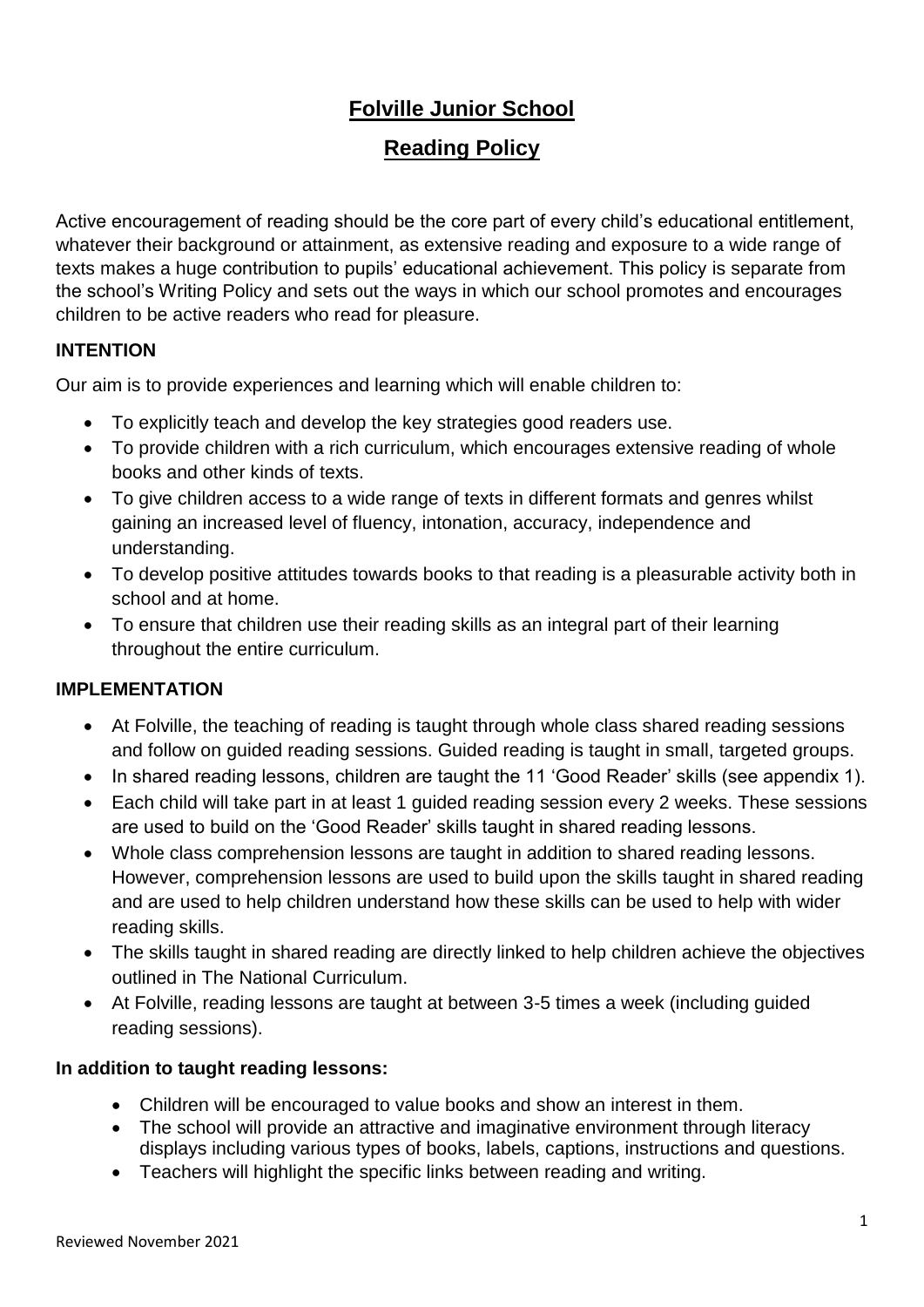- The school will actively and consistently encourage reading for pleasure, both in and out of school.
- The school will maintain reading as a valued, high profile activity which accesses the whole of the curriculum.
- The school will maintain a varied library area and introduce children to a wider range of fiction books through the library system using the Accelerated Reader programme to assess understanding.
- The teachers will ensure texts for each key stage are maintained and supplemented appropriately and kept up to date texts using the Accelerated Reader programme.

#### **IMPACT**

Regular, ongoing and accurate assessment is essential to inform planning and ensure that all children make progress. We use a variety of ways to assess children's reading. We understand the importance of children understanding and using a range of skills in order to read for meaning.

The PM Benchmarking kit, along with Pupil Profiling is used to monitor the teaching and learning from shared and guided reading sessions. With these, we are able to identify pupils' areas for development and areas of particular strength.

Rising Stars tests for reading are administered 3 times throughout the year. These help to inform teacher assessments for reading. These tests are also used to inform teacher's planning.

Teachers can also assess children's reading ability using the Star Reading Programme on Accelerated Reader.

With these methods of assessment, and the help of The National Curriculum objectives, we are able see to build a clear picture of children's reading at Folville.

#### **INCLUSION**

Folville Junior School recognises the need to actively encourage a positive attitude to reading with all children regardless of gender, ability or background. Provision of resources, teaching time and the organisation of the library will endeavour to provide all children with equality of opportunity.

#### **ROLE OF THE READING LEADER**

Monitoring of the teaching and learning of reading takes place through various means:

- 1. Observations of shared and guided reading.
- 2. Monitoring of planning and record keeping.
- 3. One to one reading where the Literacy Leader or other Senior Leader listens to a child read to establish the accuracy of the reading level awarded and the suitability of the reading material. The child is also asked questions about their reading at this stage.
- 4. Learning walks to establish whether reading has been given a high profile within each classroom (displays, reading bookmarks to encourage home reading, book corners).

Evidence gathered is used to form an action plan for reading, including training requirements, support needs and resourcing.